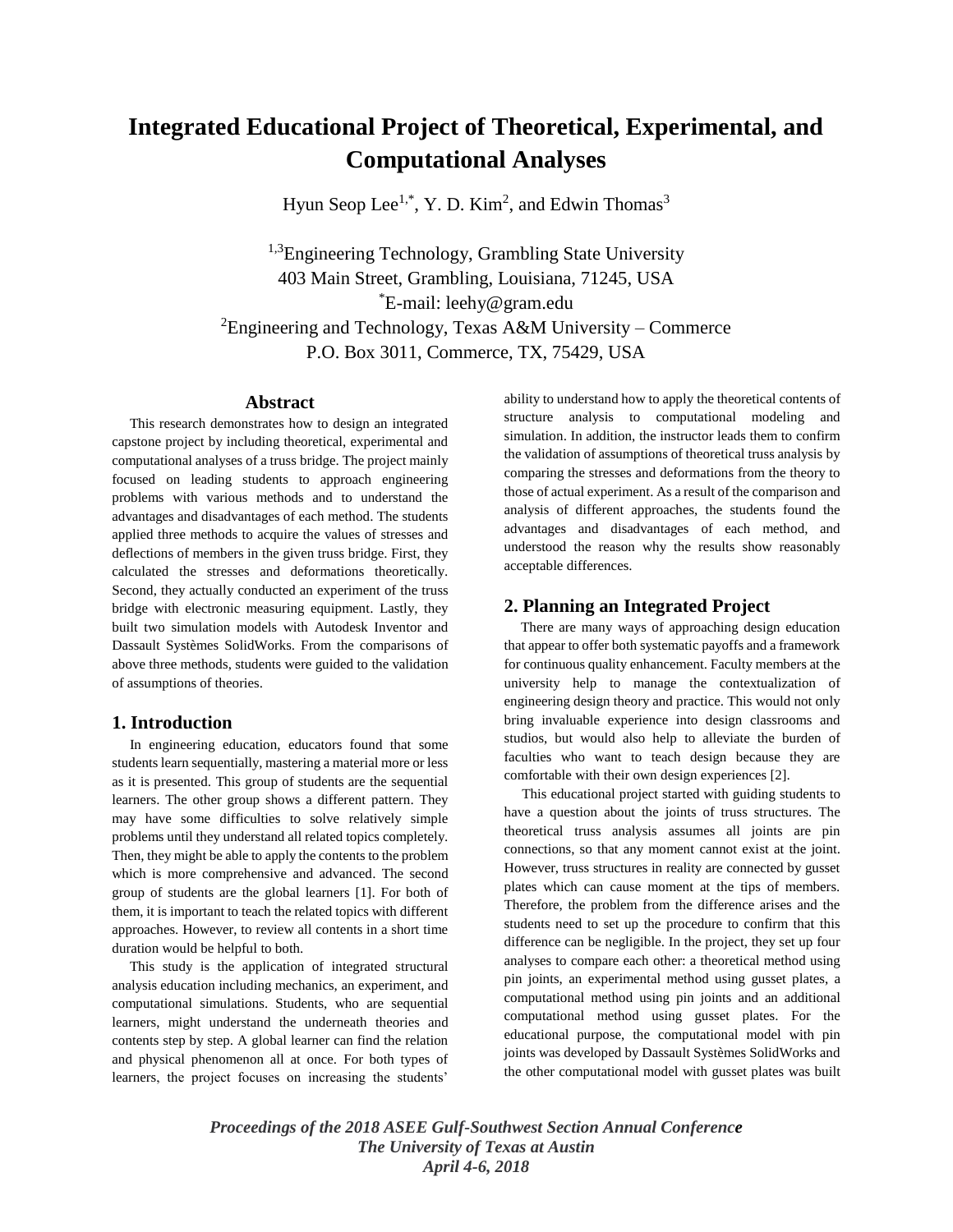by Autodesk Inventor Professional. Above two user-friendly computer aided design (CAD) software with finite element method (FEM) enabled the students to approach the structural analysis even though some of them did not have strong theoretical background such as the students in engineering technology.

## **3. Procedure of the Project**

#### **3.1 Analytical Method**

To analyze the truss bridge theoretically, the method of joints taught in the statics class was used. Because this method assumes that all joints are connected by pins, the students began with the free body diagram as in Fig. 1 with tensions and compressions only. Once the students found all forces on the members, they could calculate the deformation of each member by using the theory in the strength of materials class. Then, they could specify the displacement of each joint geometrically. All required dimensions and material properties in this procedure was measured and calculated with the members which were actually used in the experiment.

### **3.2 Experimental Method**

 From the beginning of engineering education, laboratories have had a central role in the education of engineers. While there has been an ebb and flow in the perceived importance of laboratory study versus more theoretical classroom work, it has never been suggested that laboratories can be foregone completely. Certainly the main purpose of engineering is still to modify nature ethically and economically for the benefit of humankind, but engineers do this increasingly from a computer terminal and not from the workshop floor or a field truck. Nonetheless, most engineering educators agree that students must have some contact with nature [3].

 In listening to those students who had acquired a deep understanding of the complementary nature of theory and experiment in engineering, the professors were particularly impressed by their allusions to just one or two key experiments in their past laboratory work as being instrumental in developing understanding. This suggests that a significant change in students' understanding could be achieved by just a few well-designed experiments. Although course provisions in the junior and senior years offers opportunities for experimentation, there is an urgent need for students in their first two formative years of study to have some engagement with genuine experimentation. This should be designed to provide experience in testing the limits of theory, and through this develop students' appreciation of the essential role of experimentation and empirical validation in such situation [4].

 For the experiment of truss structure, the experiment kit by PASCO was used. As shown in Fig. 2, load cells were installed on the eight truss members to estimate tensions and compressions. The voltage from the load cells was amplified and recorded by the PASCO software. Then, the students could measure the average in thirty seconds. The kit includes joint which can transfer moments. Figure 3 shows the joint in the experimental kit and it can be compatible to the gusset plate in the actual truss structures. The displacements were compared to those from the theoretical calculation. Furthermore, the students were encouraged to discuss the sources of differences on the results.

#### **3.3 Computational Method**

 Although details vary, computational science and engineering education tends to focus on a common tool set of subjects that have proven themselves useful in solving problems in a number of disciplines. While many of these subjects may get coverage in courses taught by traditional departments, professors have described the need for separate science and engineering classes that (1) put the tools together, (2) develop an appropriate problem solving viewpoint, (3) glue the multiple disciplinary classes together, and (4) develop a sense of belonging to a computational community [5].

 To make a computational truss model with pin joints, the students used Dassault Systèmes SolidWorks which can implement structural analysis by FEM. The pin joint modeling is depicted in Fig. 4. For the computational truss model with gusset plates, the students used Autodesk Inventor Professional which is able to apply FEM to the given structures as well. The gusset plate modeling of experimental kit is shown in Fig. 5. The simulation results with pin joints from the computational analyses are shown in Figs. 6 and 7. Fig. 6 displays Von-Mises stress and Fig. 7 shows the displacement. Likewise, the simulation results with gusset plates are shown in Figs. 8 and 9. Von- Mises stress is shown in Fig. 8 and the deformation is depicted in the Fig. 9.

#### **3.4 Comparison**

 Based on the deformed lengths of members calculated theoretically, geometrically the students could find the maximum vertical displacement, which was 0.2305 mm. These results were compared to the calculated results from the theoretical method. The error range was from 0.5 to 28.1% and the average error was 11.2%. During the experiment, they were guided to find the differences from the theories such as different assumptions for joints and bending, warping, and friction that exist in members and joints in the experiment. Furthermore, they had the opportunity to discuss these differences and to find their effect on the results. The position of maximum displacement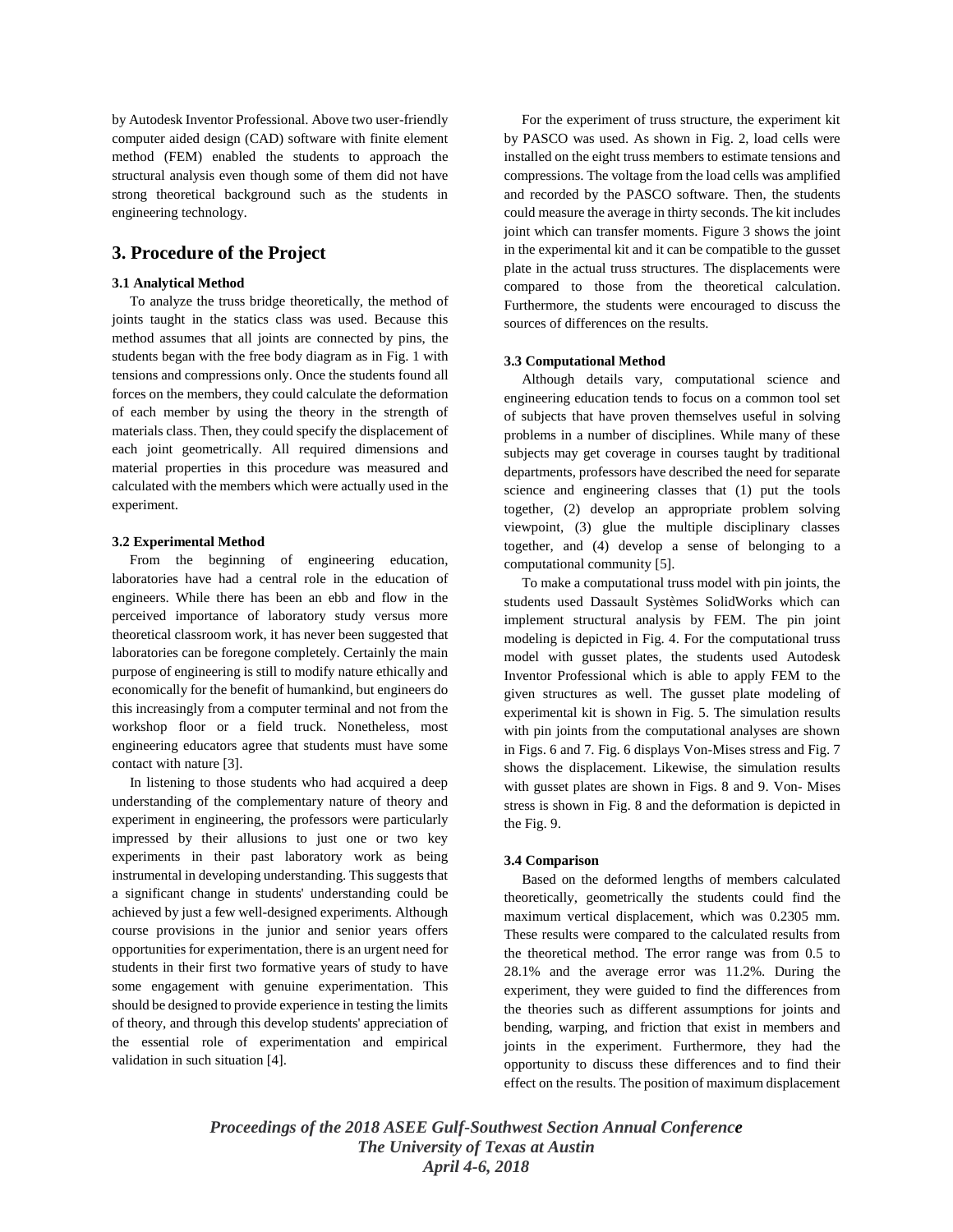obtained from the FEM analysis of the truss model with pin joints was same as the position in the theoretical method and the maximum displacement was 0.2020 mm (Fig. 6). This result showed 12.4% less deformation than the theoretical calculation. The students were encouraged to find the possible sources of difference and they suggested that the friction at the supports might cause tensions and bring the point upward. In the static analysis of the truss model with gusset plate connections, the maximum displacement existed at the same position as the theoretical method and the computational model with pin joints. In this case, the maximum displacement was calculated as 0.1944 mm (Fig. 8). The analysis result showed 15.7% less deformation than the result from the theoretical method. Likewise, the students had the chance to discuss the causes of differences and finally they decided that the deformation of gusset plates could hold the energy so that it caused less deformation on the members.

# **4. Summary**

 In order to perform this integrated capstone project including theoretical, experimental and computational analyses of the truss structure, the students were guided to approach engineering problems with various methods and to understand the advantages and disadvantages of them. By the above three methods, they could calculate or measure the stress and deflection of components in the given truss bridge. They calculated the stress and deformation based on the information from statics and strength of materials classes. The actual experiment was performed with PASCO kit and load cells. In addition, two computational simulation models were built by Autodesk Inventor and Dassault Systèmes SolidWorks. From the comparison of the results from various methods used in the project, students were encouraged to found the differences in the results and their causes.

 Through overall progress in three month, the students had opportunities to apply the theories to the given model, to estimate forces on members by using electronic devices, and to build two computational FEM models with different connection types using Dassault Systèmes SolidWorks and Autodesk Inventor. For this project, they reviewed and applied the contents of several classes: physics I, statics, strength of materials, and computer aided drafting and design classes. Most importantly, as a result of the procedures to compare three analyses and one experiment, they increased their ability to analyze the differences and to find the causes and effects. For the logically fair comparison, they should have also built a computational model with gusset plates using SolidWorks and a computational model with pin joints using Inventor so the variable of different analysis programs could be eliminated in the comparisons between computational simulation results. However, due to the insufficient time, those two models could not be developed. It will be one candidate of future works. In addition, this type of integrated educational project will be applied to other subjects as well.

#### **Acknowledgement**

 This work was performed as "Comparison of Theoretical, Computational and Experimental Analysis of Truss" funded and supported by Grambling State University.

#### **References**

[1] Richard M. Felder, Learning and Teaching Styles in Engineering Education, Engineering Education, 78(7), 674– 681 (1988)

[2] Clive L. Dym, Alice M. Agogino, Ozgur Eris, Daniel D. Frey, and Larry J. Leifer, Engineering Design Thinking, Teaching, and Learning, Journal of Engineering Education (2005)

[3] Lyle D. Feisel, The Role of the Laboratory in Undergraduate Engineering Education, Journal of Engineering Education (2005)

[4] D. Magin, and S. Kanapathipillai, Engineering students' understanding of the role of experimentation, European Journal of Engineering Education, vol.25 No.4, p351-358 (2000)

[5] Osman Yasar and Rubin H. Landau, Elements of Computational Science and Engineering Education, Society for Industrial and Applied Mathematics Rev., 45(4) p787– 805 (2003)





Fig. 1 Free Body Diagram Fig. 2 Truss Bridge Experiment